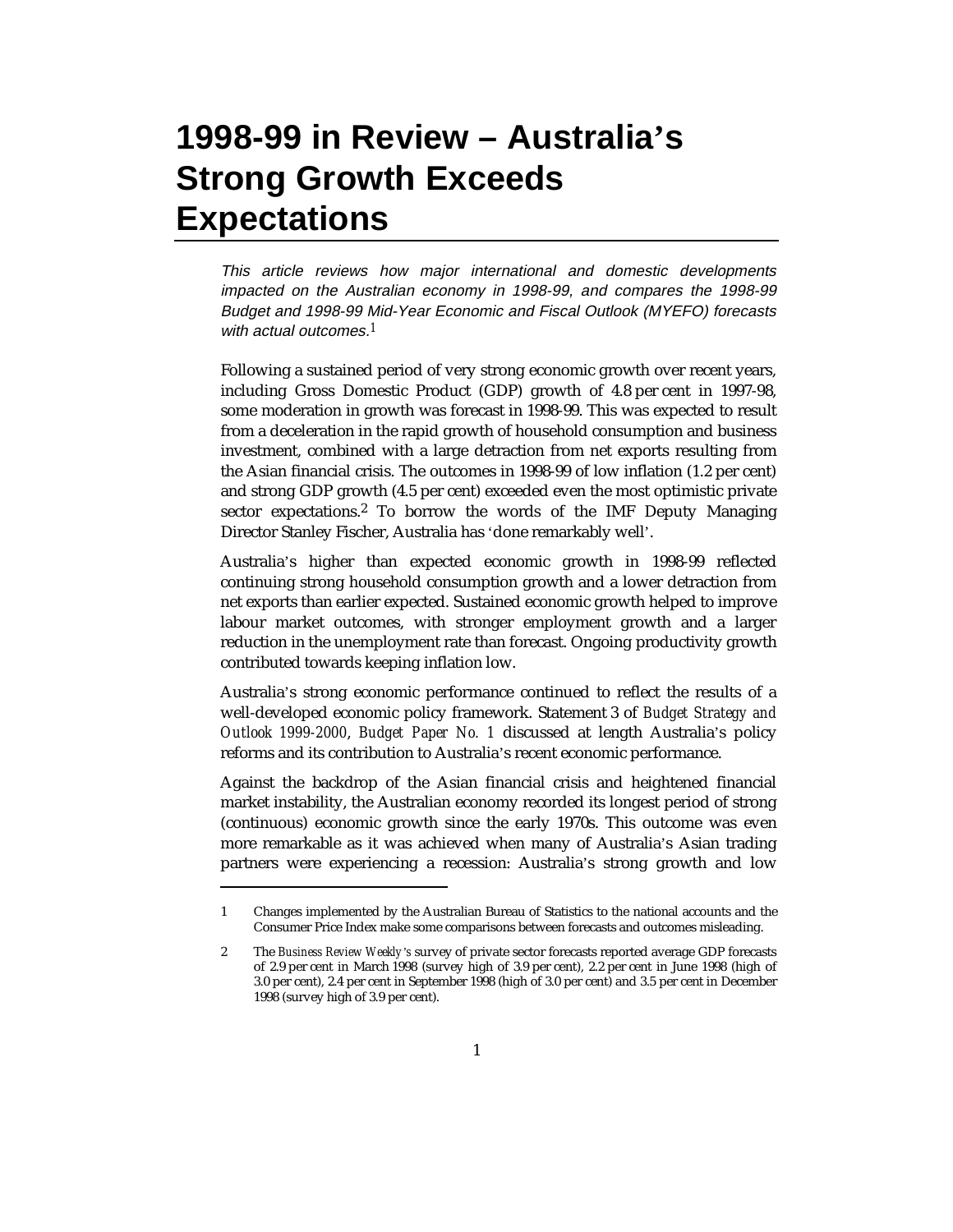inflation performance continued to compare very favourably with the US and other OECD countries.

Strong international investor confidence in Australia allowed the spread between Australian and US long-term interest rates to remain at historical lows. Confidence in Australia's structural and regulatory reforms, and its sound policy environment was explicitly recognised in Standard and Poor's (S&P) decision to upgrade Australia's long-term foreign currency debt credit rating from AA to AA+. Indeed, Australia was increasingly viewed over the course of 1998-99 as a model for other economies to follow.

## **INTERNATIONAL ECONOMY**

World GDP growth slowed from 3.3 per cent in 1997 to 1.8 per cent in 1998 (measured on a market exchange rate basis). The main source of this slowdown was the deepening of the recession in Japan, the sharper than expected declines in output in many Asian countries, and the turbulence in Russia and Latin America. Continued strong growth in the United States economy, and sustained growth in Europe provided the main support for world activity in 1998. World growth increased in the first half of 1999, as growth resumed in Asia, including Japan, with strong growth continuing in the US. Chart 1 provides an illustration of GDP growth profiles in 1998-99 for our major trading partners.





(a) Korea, Singapore, Taiwan, Hong Kong, China, Indonesia, Malaysia, Thailand and the Philippines weighted by merchandise exports.

(b) Germany, France, United Kingdom, Italy, Canada and New Zealand weighted by merchandise exports.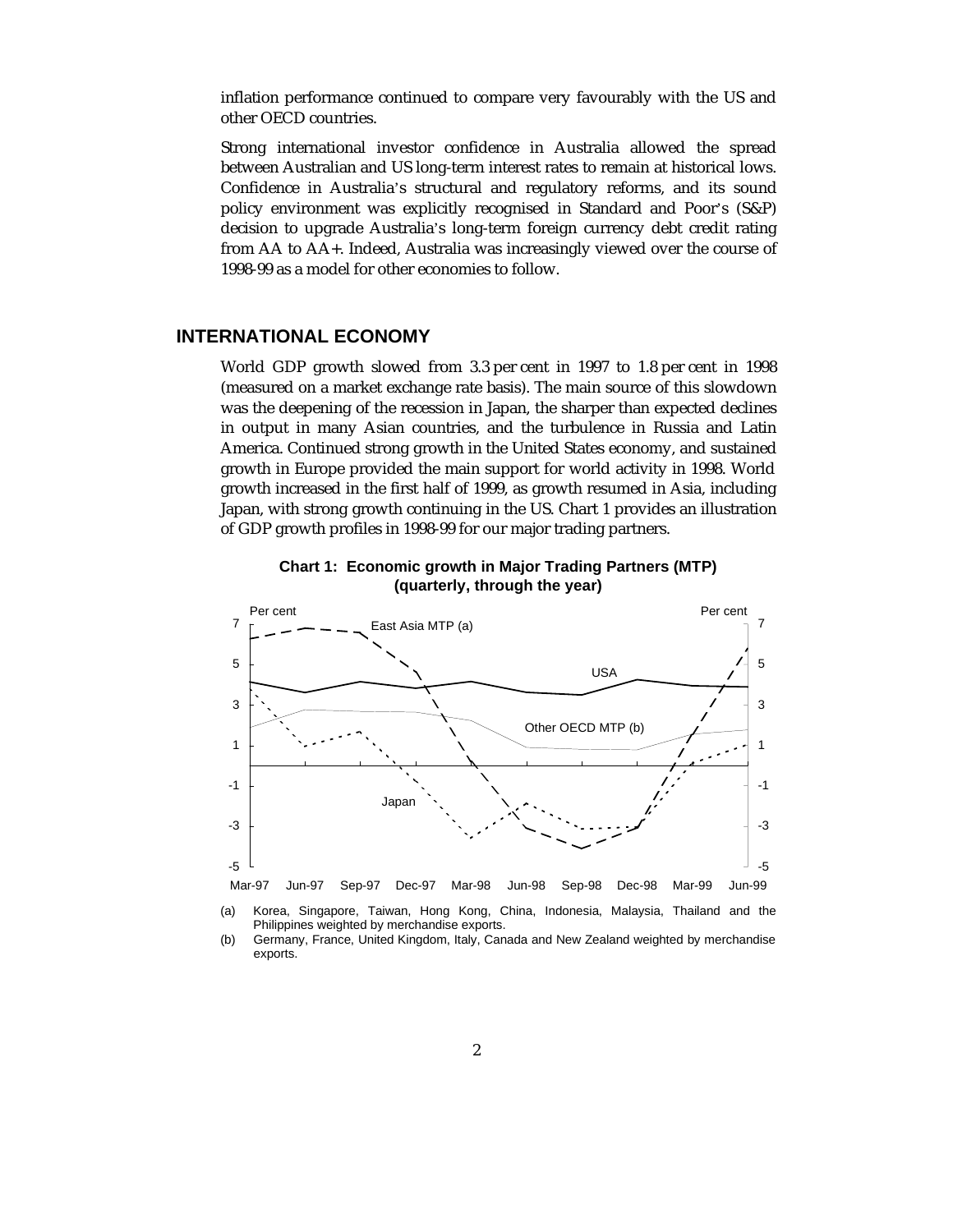GDP growth of around 4 per cent was recorded in the **United States** in 1998, and much of that momentum was carried into the first half of 1999. While growth slowed to 1.6 per cent in annualised terms in the second quarter, this overstated the reduction in the economy's momentum. In through-the-year terms, growth was 3.9 per cent in the twelve months to end June 1999.3

Strong consumption and investment have been the cornerstone of the sustained and higher than expected growth through 1998 and 1999. Some of the strength in consumption was due to the wealth effects created by the rise in the stockmarket and net sales of shares by the household sector. A sharp increase in mortgage refinancing (to take advantage of low interest rates) also supported consumption growth.

The low cost of capital (both debt and equity) underpinned robust plant and equipment investment and the housing sector also remained strong.

The sustained period of solid employment growth kept the unemployment rate very low, at 4.25 per cent. Strong productivity growth helped contain prices, with increases in the core CPI declining over the later half of 1998 and the first half of 1999.

The other significant impact of the stronger than expected domestic demand over 1998 and 1999 has been the increase in the US trade deficit, which widened steadily since the start of the Asian crisis in mid-1997. Imports have increased sharply, especially in consumer goods, automotive products and computers. At the same time, the weakness in economic growth in the rest of the world and the strong US dollar contributed to export volumes falling (although this has begun to reverse more recently).

On the policy front, one third of the 75 basis point easing in official interest rates late in 1998 to address financial markets stresses was reversed (by the end of June 1999), as these pressures receded and in the face of growing concerns about the outlook for inflation going forward. The US fiscal position remained strong with the Budget moving into surplus in 1998, in large part reflecting the strength of economic activity.

The **Japanese** economy returned to growth in the first half of 1999, with activity expanding at an annualised growth rate of 3.3 per cent. Despite this stronger than expected result, Japan still recorded a year-average contraction of 1.3 per cent in 1998–99.

The pick-up in private domestic demand in 1999 (particularly in private consumption and housing) can, in large part, be attributed to the Japanese Government's expansionary fiscal policy and supportive monetary policy. In November 1998, the Government announced its  $3<sup>rd</sup>$  'Supplementary Budget' for

-

<sup>3</sup> Subsequent revisions to the US national accounts that were released towards the end of October 1999 have not been taken into account.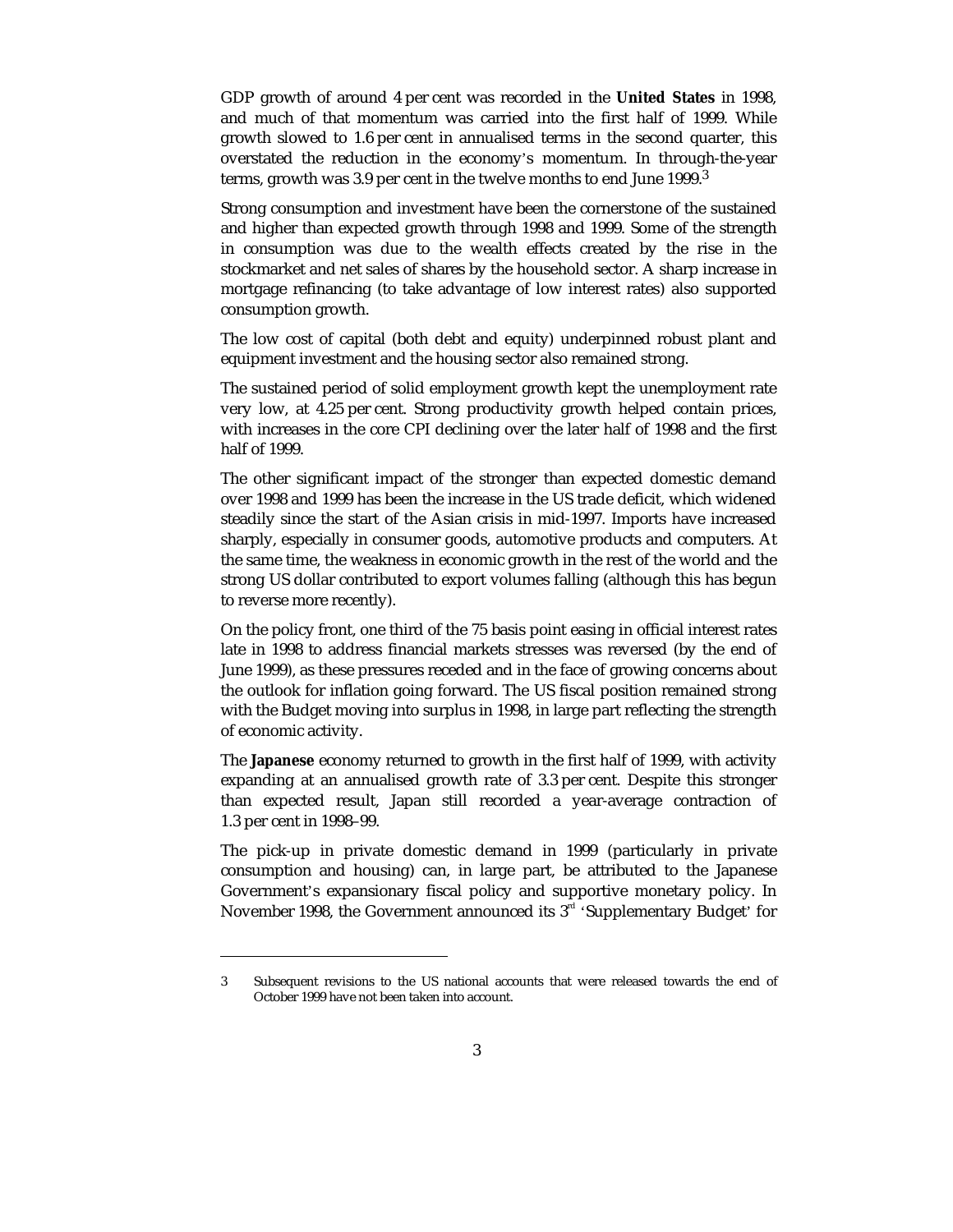the year, involving a fiscal stimulus package totaling ¥23.9 trillion (or 5 per cent of GDP).

Around the same time, to offset a sharp contraction in the availability of bank credit, the Government introduced, from 1 October 1998, a substantial programme of loan guarantees and other funding support for small and medium-sized enterprises and selected larger firms. In an attempt to prevent the Japanese economy from falling into a deflationary spiral, and the economy from deteriorating further, the Bank of Japan lowered its targeted overnight cash rate on 12 February 1999 from 0.25 per cent to around 0.15 per cent.

The **Euro** area was created on 1 January 1999, bringing 11 European countries into a monetary union. The transition to the new exchange rate regime has been smooth. Monetary policy for the region is now set by the European Central Bank System with reference to economic conditions prevailing in the region as a whole.

The pace of economic growth within Europe over 1998 and the first half of 1999 was somewhat mixed with growth remaining strong in some countries while weakening in others. Overall growth in the Euro area increased to 2.9 per cent in 1998, mainly due to stronger growth in Germany (2 per cent), France (3.4 per cent) and the non-core economies. However, activity in Italy remained relatively weak (1.3 per cent). Output slowed over the second half of 1998 and into the first half of 1999 in the core Euro economies (especially in Germany and Italy), which further amplified the divergence of growth rates in the Euro area. GDP growth in 1998-99 was 2.7 per cent in France, 1.1 per cent in Germany and 0.8 per cent in Italy.

The external sector was a substantial drag on growth during the slowdown in the second half of 1998 and the first half of 1999. Exports weakened due to the collapse in demand in Asia and Russia. Germany and Italy were the worst affected, due, in part, to the composition of their exports, which are cyclically sensitive. Production was also negatively affected by a substantial decline in business confidence in Germany and Italy. This decline was an outcome of the turbulence in the global outlook and, in the case of Germany, uncertainty over the direction of government policies.

Consumption was the main factor underpinning growth in Germany and France over 1998 and the first half of 1999. Private consumption growth remained relatively buoyant, benefiting from high consumer confidence, a modest decline in unemployment and low inflation. Accommodative monetary conditions also supported consumer demand. Consumption in Italy, by contrast, was relatively weak over the period due to the continued stagnation of real disposable income and fragile consumer confidence.

Following an extended period of expansion, the **United Kingdom** economy slowed to 1.6 per cent in 1998-99, compared with 3.2 per cent in 1997-98. Similar to the core euro economies, the slowdown in the United Kingdom was greatest in the external sector and also manufacturing production. Net exports fell as a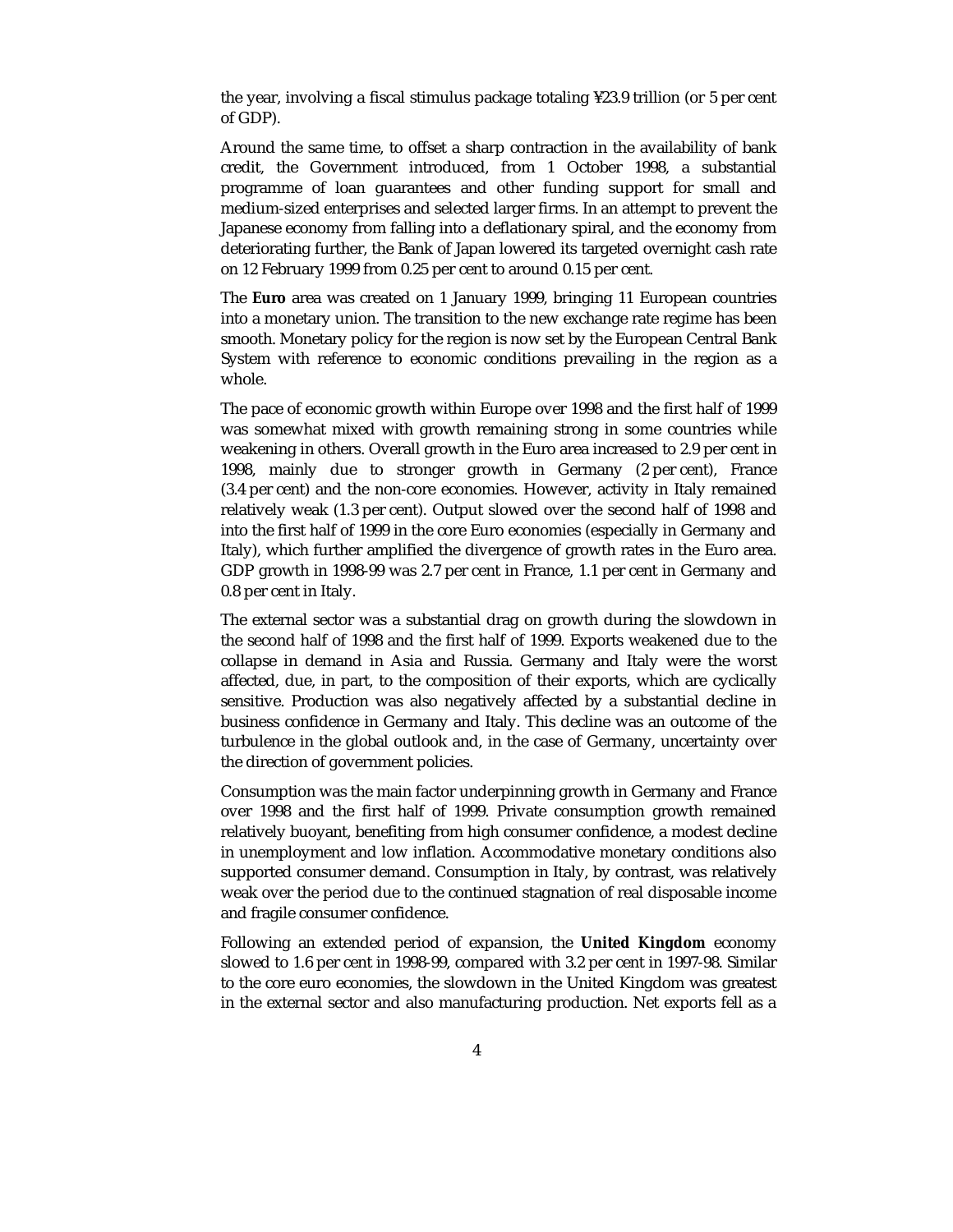consequence of weaker international demand and the high sterling exchange rate. On the other hand, sustained employment growth and sound household disposable income supported both consumption and investment and, ultimately, domestic demand.

The economic performance of our **Asian major trading partners** strengthened as 1998-99 progressed. Many of the Asian economies stabilised before commencing their recovery in the second half of 1998-99. The robust pick-up in activity in some economies was impressive, particularly in Korea.

Key to the recovery of the **Korean** economy over 1998-99 were supportive macroeconomic policies, particularly the easing in short-term interest rates. Rates peaked at 30 per cent at the end of 1997, and were held above 20 per cent until mid-1998. Short-term interest rates were steadily reduced to below pre-crisis levels following a stabilisation of the won exchange rate in early 1998-99.

Korea has benefited substantially from the pick-up in the world electronics cycle. After contracting sharply during the crisis, industrial production bottomed in July 1998, and has been on a rising trend since then. By the end of 1998-99, industrial production was 33 per cent above the level at the start of 1998-99, with the electronics sector showing even stronger growth. Also contributing to the turnaround in the Korean economy was a recovery in international and domestic investor confidence — the Korean equity market tripled over 1998-99. Although the economy only recorded 0.3 per cent growth for 1998-99, growth in the first half of 1999 was 6.7 per cent.

**Indonesia's** economic growth contracted by around 11 per cent in 1998-99. Activity stabilised in the latter half of the financial year, with modest, positive growth of around 2 per cent recorded over-the-year to June 1999. Government spending and a recovery in net exports mainly supported this turnaround. While household consumption spending improved, by June 1999 it was still moderately below the levels of June 1998. Capital expenditure remained in a deep slump, reflecting the continuing difficulties in the financial system. The rupiah recovered significantly, doubling its value in US dollar terms from its record low levels in June 1998, although by June 1999 it was still less than half its June 1997 (pre-crisis) value. Inflation eased substantially over the year, from around 70 per cent to less than 25 per cent by June 1999.

After contracting by 6.8 per cent in 1997-98, **Thailand's** economic growth contracted by 4.1 per cent in 1998-99 as it continued to adjust in the wake of the 1997 financial crisis. Nevertheless, by the March quarter of 1999, Thailand's economy was showing signs of emerging from recession as strong growth in manufactured exports underpinned the first quarter of positive growth for two years.

By the end of 1998, the **Malaysian** economy had contracted by 7.4 per cent. Private consumption collapsed and the contraction in investment was particularly severe, with the manufacturing and construction sectors hardest hit.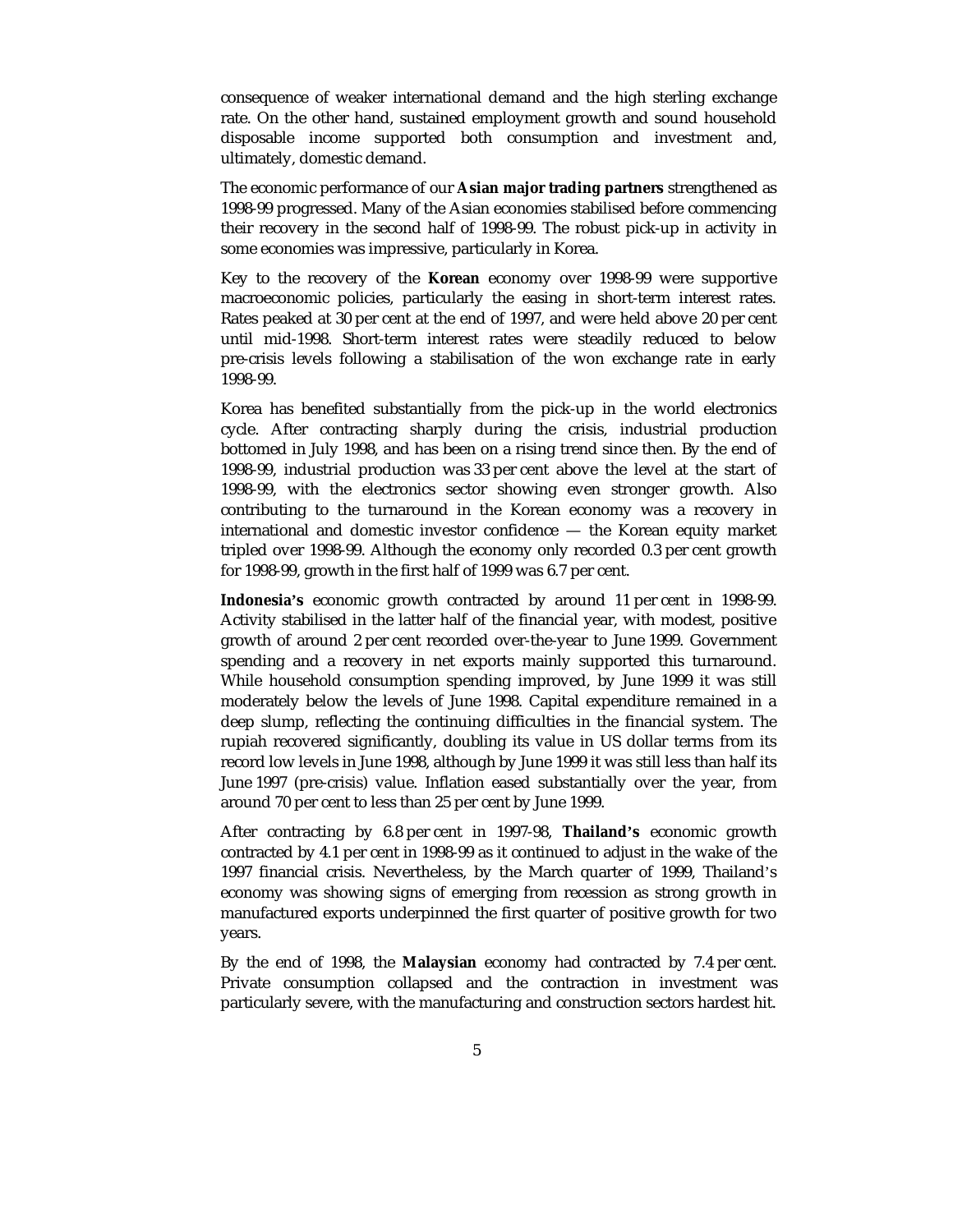This reflected lower domestic and external demand, lower levels of foreign investment activity and high interest rates. Import compression on the back of the collapse in domestic demand saw the current account move into surplus, although weak regional activity also led to a decline in exports for most of the year despite the significant depreciation of the ringgit (which was fixed in early September 1998). The recovery in activity has been stronger than anticipated with the economy returning to positive growth in the December quarter 1998 - an important contributor to the turnaround has been the cyclical upturn in the international demand for electronics. In 1998-99, Malaysia's GDP contracted by around 5 per cent.

Unlike most other countries in the region that moved to float their exchange rates, **Hong Kong** maintained its pegged exchange rate to the US dollar throughout 1998-99. This required tight monetary policy, which hit the domestic economy hard and had a significant impact on asset prices. As a result, GDP continued to contract (falling 3.8 per cent in 1998-99) and strong deflation emerged. Although fiscal policy was quite expansionary, it had little apparent impact on reviving the economy and it was not until the second quarter of 1999, following six quarters of contraction, that it emerged from recession (the last economy in the region to do so).

**China** continued to withstand the effects of the Asia crisis, recording economic growth of around 7.5 per cent in 1998-99. China's economic performance was assisted by a strong economy going into the crisis, a sound balance of payments position, low external debt and lack of free convertibility on its capital account. The exchange rate was not altered despite widespread market expectations of a possible devaluation. With both private and public sector activity slowing, the fiscal package introduced in the second half of 1998 sustained growth, but this began to diminish in the first half of 1999. Retail sales grew at slower rates as a result of concerns about job security and deflation. Private investment also grew more slowly as a result of low confidence, saturated markets, and high real interest rates. Foreign direct investment also fell, partly as a result of the regional slowdown. Relatively tight monetary policy had a contractionary effect on growth as deflation throughout the four quarters of 1998-99 kept real interest rates high, despite nominal interest rate reductions.

Despite **Singapore's** sound macroeconomic fundamentals and sound corporate and financial sectors, it experienced a mild recession in 1998 as a result of its strong trade and investment links in the region. However, it rebounded strongly, emerging from recession in the fourth quarter of 1998, leading to GDP growth of around 1 per cent in 1998–99. The rebound was supported by a strong recovery in property and equity markets and in private consumption, with retail sales returning to strong growth. The pick-up in the electronics cycle also had a positive impact, with significant demand from the US and a pick-up in regional conditions returning exports to strong growth. The Government also engaged in a range of expansionary and competitiveness-enhancing measures including tax cuts, wage cuts and a reduction in employer superannuation contributions.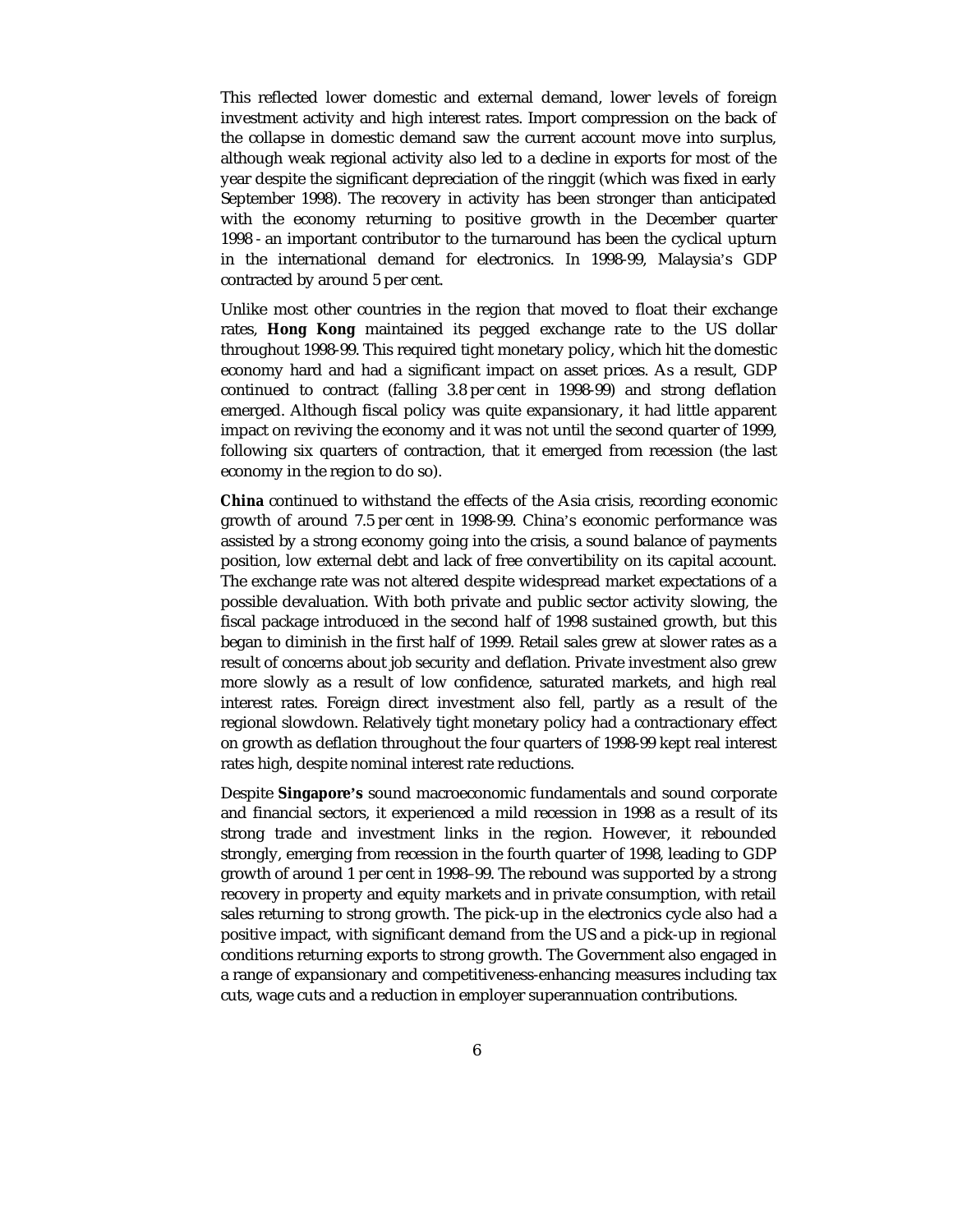**Taiwan** continued to withstand the effects of the Asia crisis, avoiding recession and recording strong growth of 4.7 per cent in 1998-99 as the region recovered. Prudent macroeconomic management and lower exposure to foreign borrowing were important factors. Expansionary fiscal policy, through public infrastructure investment, supported growth as private consumption and investment growth slowed. An improvement in competitiveness was provided through exchange rate depreciation and a pick-up in the electronics cycle boosted export growth. Expansionary monetary policy, combined with a return to strong growth in the equity market and a return of confidence, underpinned a recovery in private consumption growth, despite moderate deflation being experienced.

The **Philippines** economy weathered the Asian crisis relatively well, with output having contracted by 0.5 per cent over calendar 1998. The contraction was predominantly driven by sharp falls in the agricultural sector, which was badly affected by adverse weather conditions, and falls in investment, particularly in construction and construction-related manufacturing. Consumption, in contrast, remained firm and export growth was supported by strong trade ties with the United States. However, imports declined due to weak demand by industry. The Philippines economy, however, resumed growth in the first half of 1999, joining the broader regional recovery, and grew by 0.6 per cent in 1998-99. The rebound in activity was driven by a turnaround in agricultural activity and stronger export growth.

**Emerging markets**, notably Brazil and Russia, were caught up in severe financial market instability and capital flight over the latter half of 1998 and early 1999. The more pessimistic assessments of some forecasters were, however, proved incorrect, as the contagion effects and severity of the economic slowdowns in these markets were much milder than expected.

The momentum of the **New Zealand** economic recovery continues after experiencing a short-lived recession in the first half of 1998. Growth returned in the September quarter 1998 and despite a small contraction in the June quarter 1999, GDP increased by 2 per cent through the year to June 1999. This economic pick-up was largely attributed to strong private domestic demand growth on the back of improvements in consumer and business confidence, and supportive monetary conditions.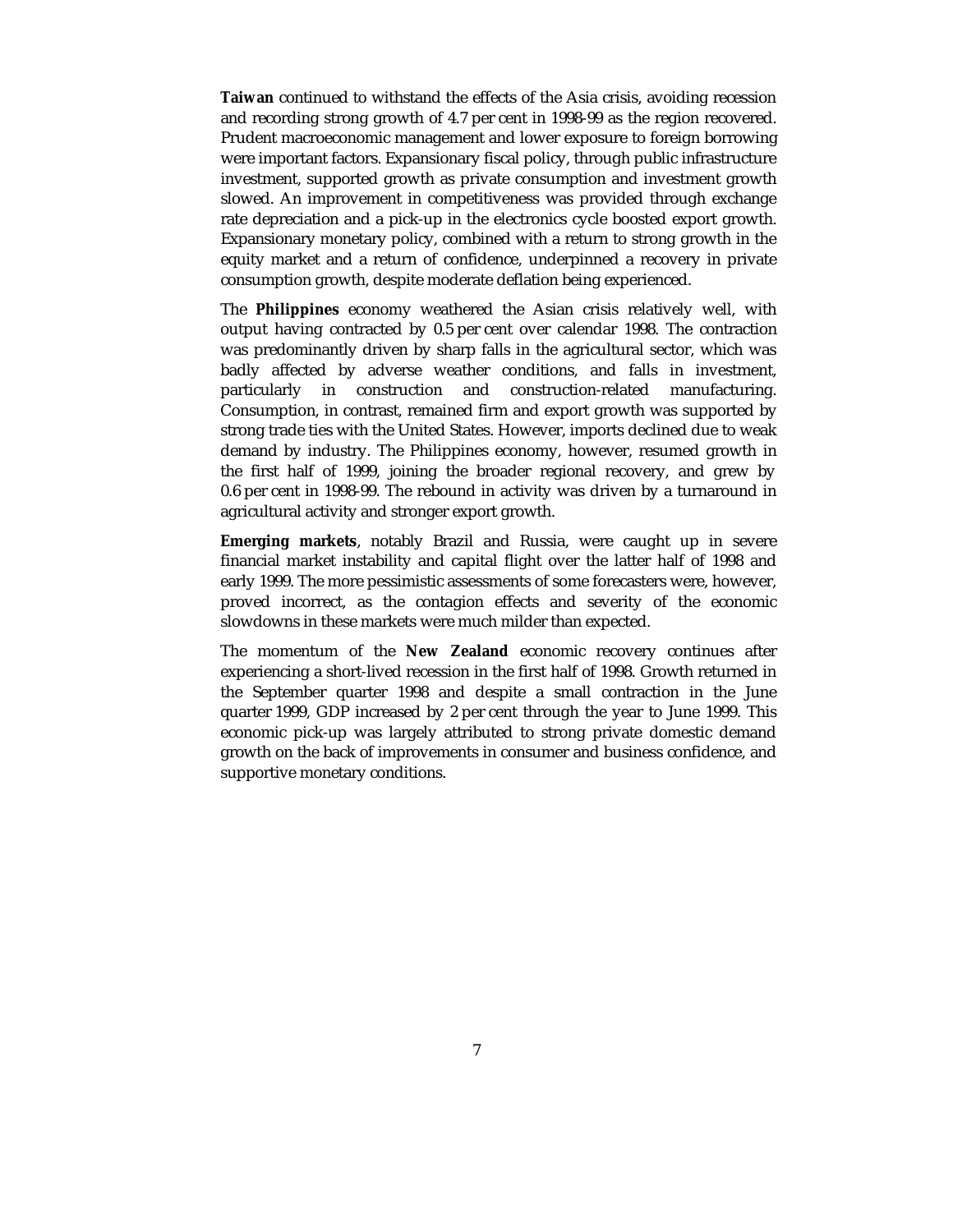#### **1998-99 OUTCOME COMPARED WITH THE FORECASTS**

Australia's GDP growth in 1998-99 was 4.5 per cent, significantly stronger than both the May 1998 Budget growth forecast of 3 per cent and the December 1998 Mid-Year Economic and Fiscal Outlook (MYEFO) growth forecast of 3¼ per cent. Nevertheless, the composition of growth was broadly in line with the MYEFO forecasts, with a strong contribution from domestic demand offsetting weak net exports. Table 1 compares the 1998-99 outcomes with the May 1998 Budget and the MYEFO forecasts.

The higher GDP growth outcome compared with the MYEFO forecasts largely reflected a stronger contribution to growth by household consumption and a larger inventory accumulation (stocks), more than offsetting the higher net export detraction and a lower contribution from public final demand (Chart 2).



**Chart 2: Contributions to GDP Growth 1998-99**

(a) 1998-99 Budget forecasts were based on constant price estimates.

(b) 1998-99 MYEFO and actuals were based on chain volume measures.

- (c) New business investment represents headline business investment adjusted for second hand asset purchases.
- (d) Underlying public final demand represents the sum of public consumption and public investment, after abstracting from the impact on the latter of second-hand asset sales to the private sector.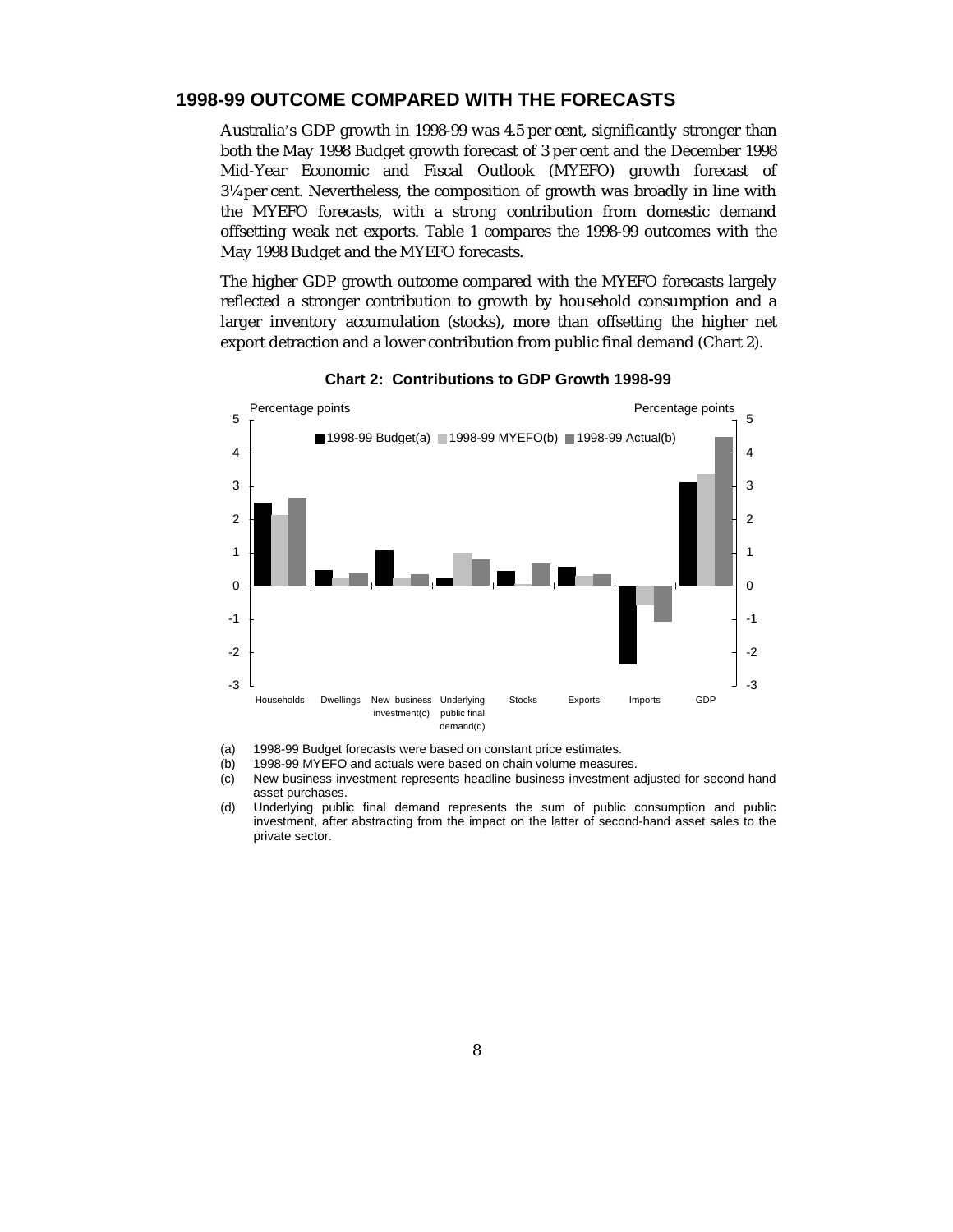|                                                           | 1998-99 Budget | 1998-99 MYEFO | 1998-99      |
|-----------------------------------------------------------|----------------|---------------|--------------|
|                                                           | Forecasts      | Forecasts     | Outcomes (a) |
|                                                           | Year           | Year          | Year         |
|                                                           | Average (b)    | Average (b)   | Average (b)  |
| Panel A - Demand and Output (c)                           |                |               |              |
| Household consumption                                     | 4              | 31/2          | 4.5          |
| Private investment                                        |                |               |              |
| <b>Dwellings</b>                                          | 10             | 4             | 7.4          |
| Total business investment                                 | 6              | -2            | 0.4          |
| Other buildings and structures                            | 9              | -8            | $-0.9$       |
| Machinery and equipment                                   | 5              | 0             | $-2.7$       |
| Private final demand                                      | 5              | 23/4          | 3.9          |
| Public final demand                                       | 21/4           | 6 3/4         | 5.0          |
| Total final demand                                        | 4 1/4          | 31/2          | 4.2          |
| Change in inventories (d)                                 |                |               |              |
| Private non-farm                                          | 1/4            | 0             | 0.7          |
| Farm and public authorities                               | $\Omega$       | 0             | 0.0          |
| Gross national expenditure                                | 4 3/4          | 31/2          | 4.8          |
| Exports of goods and services                             | 21/2           | 11/2          | 1.7          |
| Imports of goods and services                             | 9              | 3             | 5.0          |
| Net exports (d)                                           | $-1.3/4$       | $-1/4$        | -0.7         |
| Gross domestic product                                    | 3              | 31/4          | 4.5          |
| Non-farm product                                          | 31/4           | 31/2          | 4.3          |
| Farm product (e)                                          | $-1$           | 3             | 8.2          |
| Panel B - Expenditure Excluding Transfers and             |                |               |              |
| One-off Transactions (c)(f)                               |                |               |              |
| Total business investment                                 | 8              | 1             | 2.6          |
| Other buildings and structures                            | 10             | n/a           | 7.8          |
| Machinery and equipment                                   | 6              | n/a           | $-3.6$       |
| Public final demand                                       | 1              | 4 1/4         | 3.5          |
| <b>Panel C - Other Selected Economic Measures</b>         |                |               |              |
| Prices and wages                                          |                |               |              |
| Consumer Price Index (g)                                  | 21/2<br>3      | 2<br>11/4     | 1.2          |
| Gross non-farm product deflator                           | 4 1/4          | 4             | 0.6<br>3.9   |
| Average earnings (non-farm compensation)<br>Labour market |                |               |              |
| Employment (Labour Force Survey basis)                    | 13/4           | 2             | 2.2          |
| Unemployment rate (per cent)                              | 8              | 8             | 7.6          |
| Participation rate (per cent)                             | 63 1/4         | 63 1/2        | 63.2         |
| <b>External accounts</b>                                  |                |               |              |
| Terms of trade (h)                                        | $-11/4$        | $-51/4$       | $-5.1$       |
| Current account balance                                   |                |               |              |
| <b>Sbillion</b>                                           | -31            | $-32$         | $-32.4$      |
| Percentage of GDP                                         | $-51/4$        | $-51/2$       | $-5.5$       |

## **Table 1: 1998-99 Budget and MYEFO forecasts and outcomes**

(a) Calculated using original data.<br>(b) All figures refer to the percenta

(b) All figures refer to the percentage change on preceding year unless otherwise indicated.<br>(c) The 1998-99 Budget forecasts were based on constant price measures using average The 1998-99 Budget forecasts were based on constant price measures using average 1989-90 prices. The MYEFO forecasts and the outcomes for 1998-99 were based on chain volume measures, with reference years of 1996-97 and 1997-98 respectively.

(d) Percentage point contribution to GDP growth.

(e) 1998-99 outcome calculated at basic prices.

(f) Transfers are net of second hand asset sales from the public sector to the private sector. One-off transactions are 'lumpy' imports of aircraft, ships and satellites.<br>(g) The Budget forecast was based on the 12<sup>th</sup> CPI series while the MYEFO forecast and the 1998-99 outcome

were both based on the 13<sup>th</sup> series.

(h) The Budget forecast was adjusted to exclude computer import prices, while the MYEFO forecast and the 1998-99 outcome were both unadjusted, as they were based on chain volume measures which are less distorted by movements in computer prices.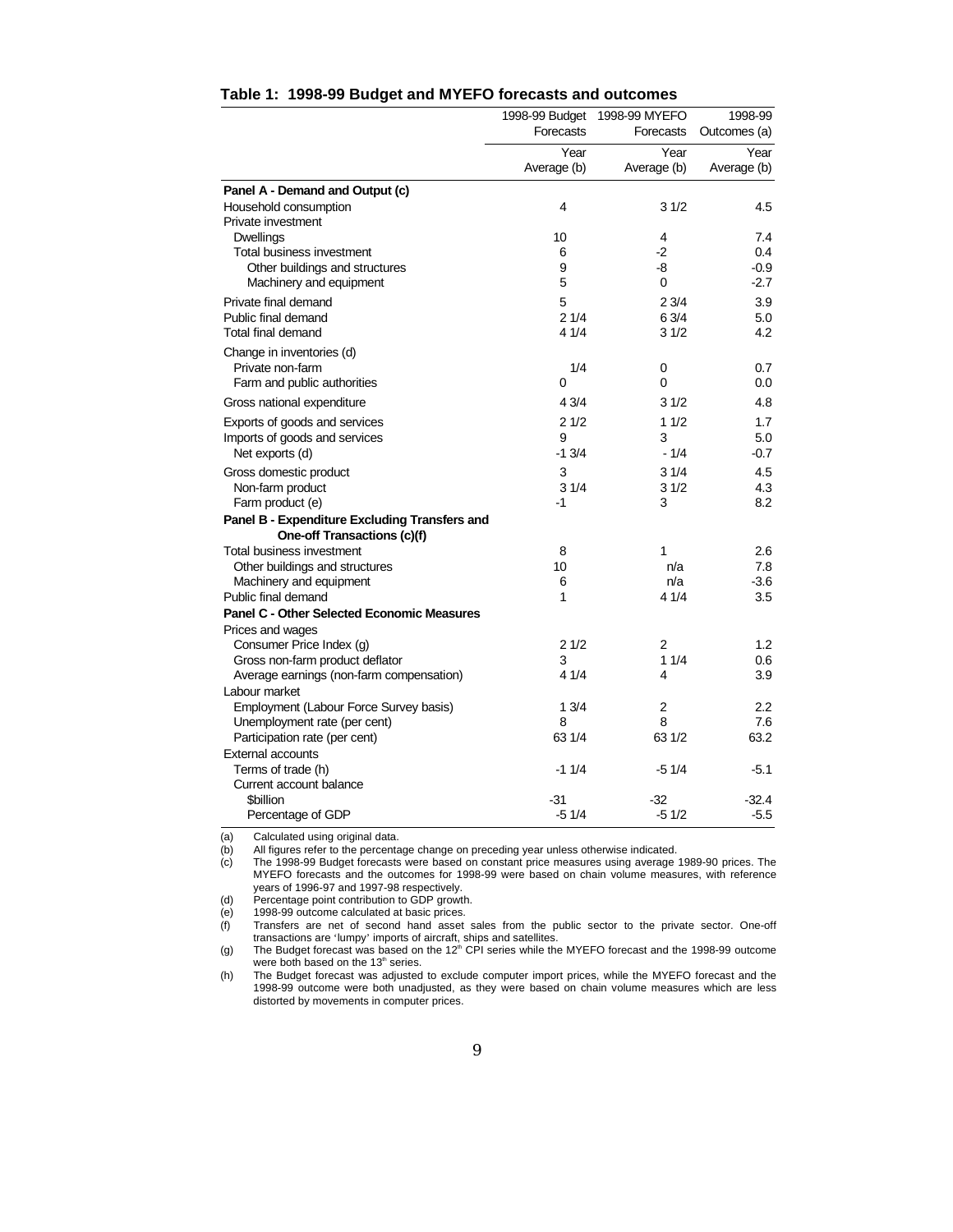### **THE DOMESTIC ECONOMY**

-

As in 1997-98, the major contributor to strong GDP growth in 1998-99 was household consumption expenditure. With some moderation in household consumption growth expected over the course of 1998-99, the outcome was stronger than anticipated.

The May 1998 Budget (Statement 2) identified a number of factors that could impact on the Australian economy (in either a positive or negative direction relative to the forecasts) over 1998-99. These included uncertainty surrounding the rate of world economic growth; the size of the stimulus to domestic demand flowing from declines in interest rates over 1997-98; and the consumption behaviour of AMP shareholders following the society's demutualisation and listing on the Australian Stock Exchange in June 1998.

In addition, there were a number of other favourable factors that also supported private demand throughout 1998-99: inflation continued to surprise on the downside, with intense price competition (motor vehicles were a prime example) and robust productivity growth both acting to subdue overall consumer price rises. Rising private sector wealth, relatively strong real wage growth, sustained employment growth and lower unemployment outcomes, and improved consumer confidence, all contributed towards creating an environment conducive to strong consumption growth being sustained in 1998-99.

The success in re-directing Australian exports to more strongly growing regions continued in 1998-99. The depreciation in the Australian dollar over the latter half of 1998 assisted to counterbalance the negative external impact arising from the Asian financial crisis. This assisted in increasing the competitiveness of Australian exports and domestic import-competing industries. In concert, these factors resulted in net exports detracting less from domestic growth than originally forecast at budget time.

In 1998-99, **fiscal policy** continued to build the level of national savings through the Government's ongoing programme of fiscal consolidation. The rise in the underlying general government cash surplus (from \$1.3 billion in 1997-98 to \$4.2 billion in 1998-994), ensured that the Government did not contribute directly to the increase in the current account deficit (CAD). Further, when combined with receipts derived from assets sales, the headline fiscal position provided for a reduction in Commonwealth general government net debt (from 14.7 per cent of GDP in 1997-98 to an estimated 12.1 per cent of GDP in 1998-99).

The Reserve Bank reduced official interest rates (by 25 basis points) to 4.75 per cent on 2 December 1998. Long-term (10-year) bond yields and the

<sup>4</sup> Consistent with the treatment applied in the 1999-2000 Budget, the underlying cash balance from 1998-99 onwards includes payments of around \$1¼ billion per annum by the Commonwealth in respect of accumulated public trading enterprises' superannuation liabilities.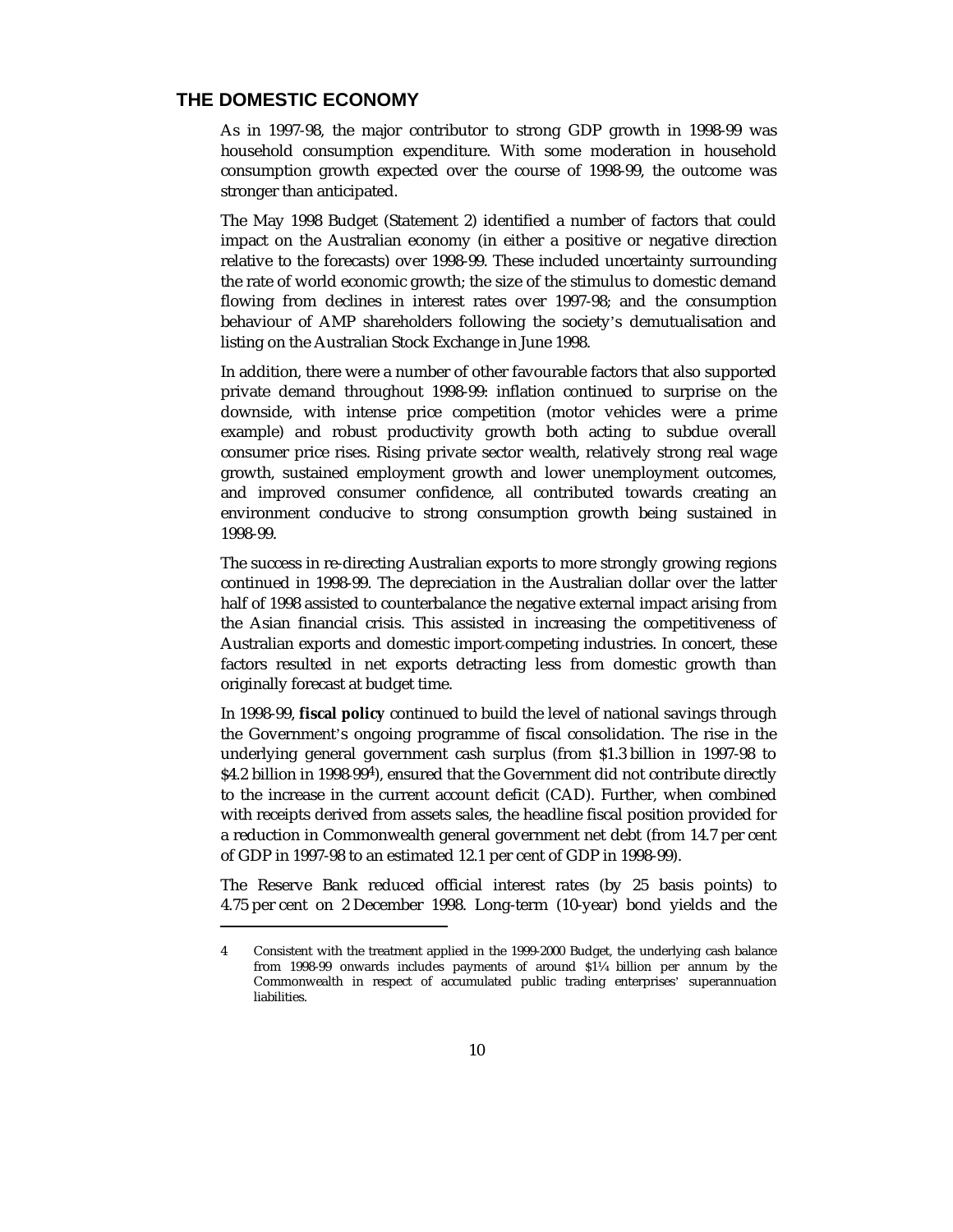exchange rates fell over the first half of 1998-99. Significant falls in long-term bond yields throughout the latter half of 1998 were driven by weaker global economic growth and inflation expectations, 'flight to quality' buying of US Treasury securities and reductions in official interest rates amongst central banks.

In contrast to the latter half of 1998, upward revisions to global economic growth and inflation expectations prompted a gradual rise in long-term bond yields in the first half of 1999. Rising long-term bond yields occurred alongside a rebound in the \$A/\$US and the TWI, and by the end of 1998-99, the rise in both bond yields and the exchange rate had more than unwound the falls observed over the latter half of 1998. Nevertheless, the exchange rate and Australian long-term bond yields over 1998-99 remained well below the average levels recorded over 1997-98.5

As shown in Chart 3, during a period of heightened global financial market instability and investor uncertainty, international investors' confidence in Australia allowed the spread between Australian and US long-term bond yields to remain low (30 basis points over 1998-99).



(a) Monthly averages of daily rates Source: Datastream

 $\overline{a}$ 

<sup>5</sup> In year-average terms, the \$A/\$US was around US 62.8 cents in 1998-99 (compared with US 68.1 cents in 1997-98); the TWI averaged 56.0 in 1998-99 (compared with 58.3 in 1997-98); and Australian 10-year bond yields averaged 5.4 per cent in 1998-99 (compared with 6.0 per cent in 1997-98).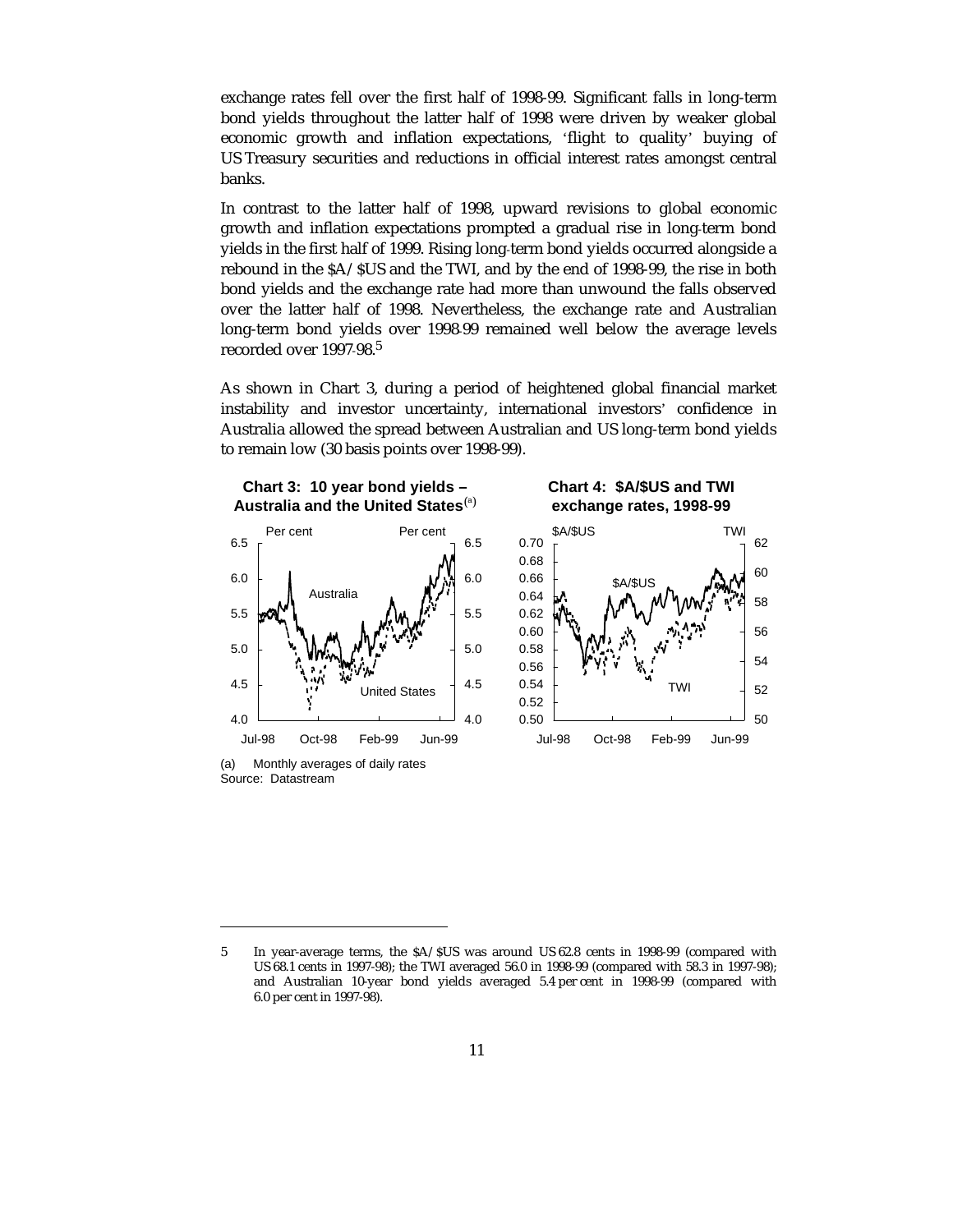## **Supply-side developments<sup>6</sup>**

-

In 1998-99, industries in the Australian economy that benefited from the strength of the household sector contributed solidly to GDP and employment growth.

By industry grouping, Chart 5 shows that private service industries contributed 2.3 percentage points to GDP growth in 1998-99, with solid outcomes for property and business services, finance and insurance, and wholesale trade. Domestic cyclical industries contributed 0.6 percentage points to growth, with a pick-up in manufacturing (as the effects of the Asian crisis unwound) helping to offset the moderation in the contribution by the construction sector (following very strong growth in the previous year). Contributions to output growth in the infrastructure sector continued to be supported by communication services, while output in commodity (external) and general government industries were broadly flat.

Total employment grew 2.2 per cent in 1998-99; this represented a significant strengthening in growth over the previous year. Employment growth was concentrated amongst private service industries. Favourable trading conditions in retail trade and property and business services resulted in private service industries contributing 1.7 percentage points to total employment growth. Growth in general government employment, which contributed 0.5 percentage points to total employment growth in 1998-99, followed two years of flat government employment growth.<sup>7</sup>

With industry gross value added growing at around twice the pace of employment growth in 1998-99, implied labour productivity growth remained robust at 2.3 per cent in 1998-99. This was slightly lower than the high productivity growth of 3.4 per cent recorded in 1997-98.<sup>8</sup>

<sup>6</sup> The various industry groupings are: **Private services** (wholesale trade; retail trade; accommodation, cafes and restaurants; transport and storage; finance and insurance; property and business; cultural and recreational; and personal and other services); **Domestic Cyclical** (manufacturing and construction); **Commodity (External sector)** (agriculture, forestry and fishing; and mining); **Public Enterprise/Infrastructure** (electricity, gas and water; and communication); and **General Government** (government administration and defence, education; and health and community services).

<sup>7</sup> The increase in general government employment growth in 1998-99 as implied from the ABS Labour Force Survey (LFS) contrasts with the fall in public sector employment growth reported by the ABS Wage and Salary Earners Survey (SEE). The difference between the two surveys is likely to reflect the share of private sector employment that is captured in the LFS measure of employment in general government industries.

<sup>8</sup> The moderation in implied productivity growth in 1998-99 is consistent with developments in other productivity measures. Growth in trend GDP per hour worked eased from 3.6 per cent in 1997-98 to 2.6 per cent in 1998-99, while growth in trend GDP per hour worked in the market sector fell from 4.3 per cent in 1997-98 to 2.9 per cent in 1998-99. Source: ABS Cat. No. 5206.0.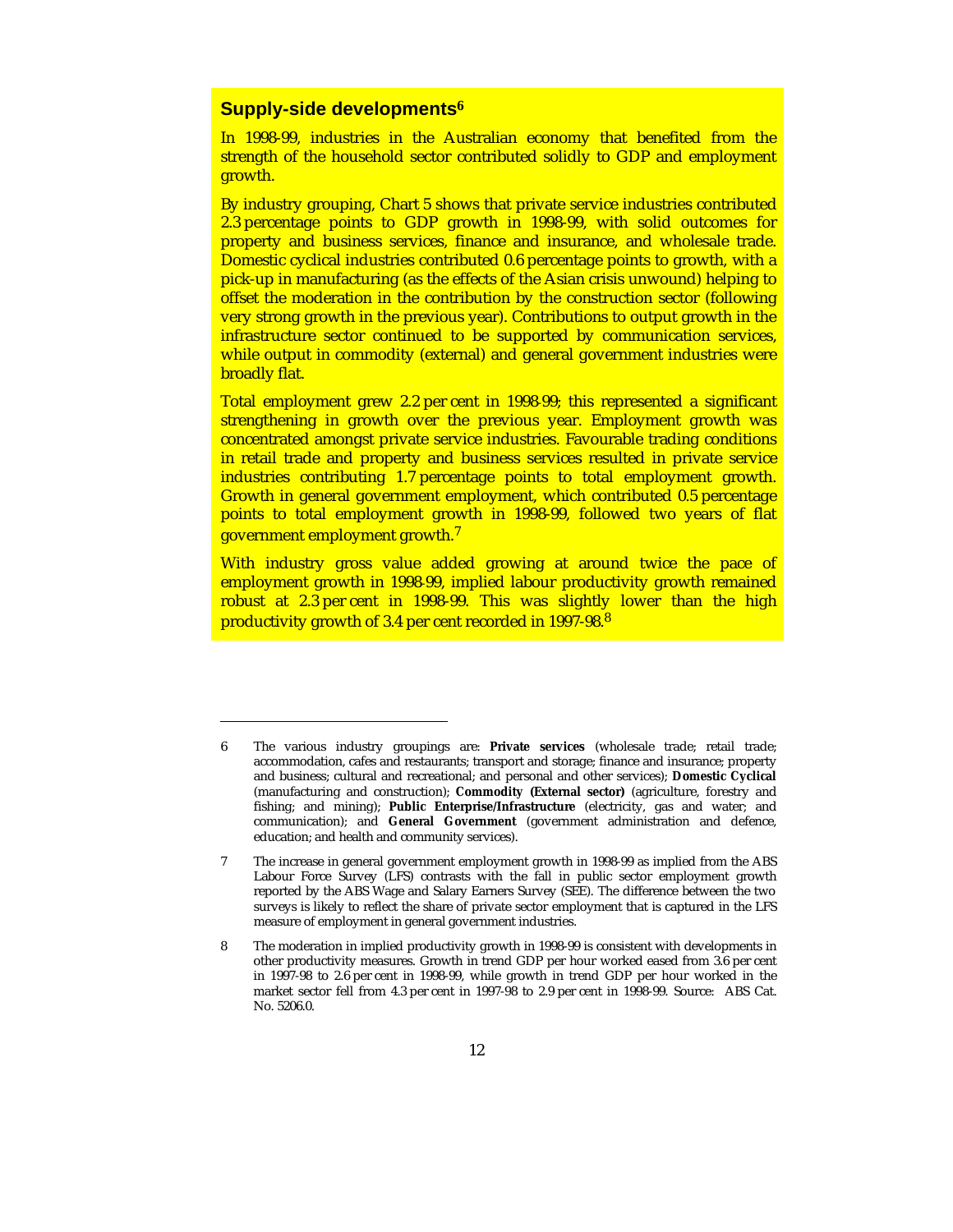Very high productivity growth continued to be achieved by infrastructure industries (up 4.5 per cent), with the communication sector the key to ongoing productivity growth in this industry. Productivity growth in commodity industries rose sharply (up 3.6 per cent in 1998-99 from 1.8 per cent in 1997-98), with increased productivity in agriculture, forestry and fishing more than offsetting falling productivity in the mining industry. Productivity growth amongst domestic cyclical industries was also strong, rising by 3.3 per cent in 1998-99, with solid productivity growth in manufacturing more than offsetting the productivity decline in construction (which followed two years of high productivity growth).

Robust productivity growth of 2.7 per cent amongst private service industries was strongest for wholesale trade, business and hospitality related services. In contrast, general government productivity contracted by 1.8 per cent in 1998-99 (following two years of above average productivity growth), as a result of both lower recorded output and higher employment.



**Chart 5: Industry contribution to GDP and employment growth, 1998-99<sup>(a)</sup>** 

(b) 'Other' captures the contribution to GDP associated with the ownership of dwellings, taxes less subsidies, and the statistical discrepancy.

Source: ABS Catalogue No. 5206.0, 6202.0 and 6203.0.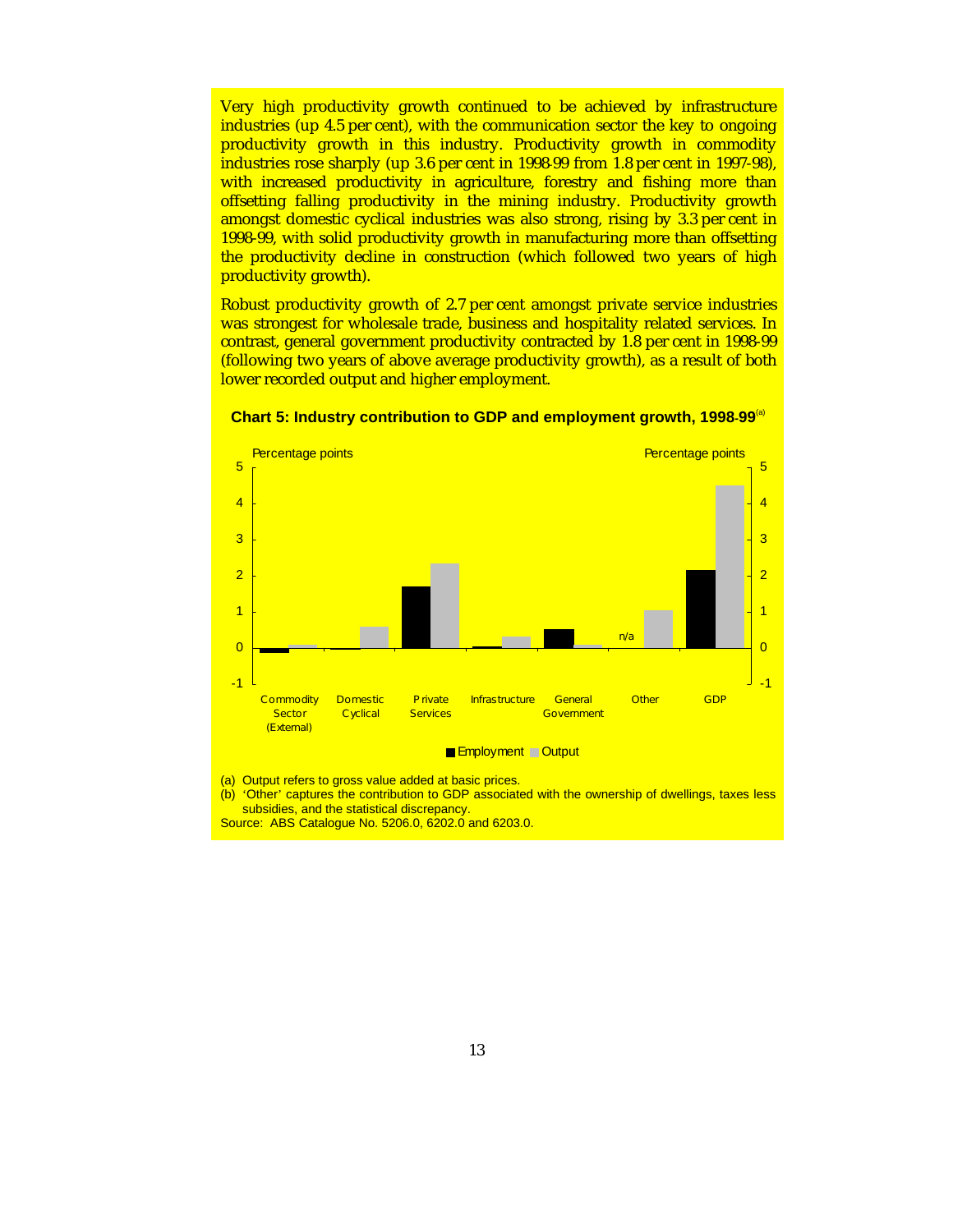## **Domestic Demand**

-

**Total final (domestic) demand** in 1998-99 rose by 4.2 per cent. Despite the increasing contribution of exports to the overall economy (exports of goods and services accounted for around 20 per cent of total GDP in 1998-99), the Australian economy still predominately produces for the domestic market.

In 1998-99, the production of non-tradeables<sup>9</sup> in Australia accounted for around three-quarters of the economy and around 82 per cent of total employment. The production of non-tradeables was the main contributor to GDP growth over the year, contributing around 3.6 percentage points to industry gross value added (measured at basic prices) of 4.0 per cent in 1998-99.

**Private consumption** grew by 4½ per cent in 1998-99: this was ½ percentage point higher than the May 1998 Budget forecast and 1 percentage point higher than the MYEFO forecasts. Higher consumption growth reflected stronger than expected growth across all components of private consumption, with the services and motor vehicles components (record sales of motor vehicles were recorded in 1998) both particularly strong. Growth in retail trade was also solid in 1998-99.

The strength in private consumption continued to be supported by low inflation, low interest rates, robust employment growth and falling unemployment, relatively strong real wage growth, high household borrowing and rising private sector wealth. The growth in private sector wealth in 1998-99 was driven by strong rises in both equity and house prices, which grew by around 5½ and 8 per cent respectively. Given the increase in direct share ownership by households, the rise in equity prices is likely to have flowed through to consumption expenditure more directly than has historically been the case.

The one-off windfall gain to AMP policy holders associated with the AMP demutualisation and, further gains in the share price of the partially privatised Telstra, clearly gave private consumption a considerable boost. The demutualisation of the AMP Society effectively unlocked around \$20 billion (market capitalisation) of wealth available to AMP shareholders, with roughly 80 per cent of this wealth going to domestic shareholders. When combined with stronger employment growth and the rebound in consumer confidence, rising private sector wealth clearly resulted in a stronger impact on consumption than was factored in at the time of the May 1998 Budget.

The favourable conditions that underpinned stronger growth in private consumption were, in part, reflected in the large increase in consumer sentiment

<sup>9</sup> The following industries are assumed to produce non-tradable goods and services: electricity, gas and water supply; construction; wholesale trade; retail trade; accommodation, cafes and restaurants; transport and storage; communication services; finance and insurance; property and business services; government administration and defence; education; health and community services; cultural and recreational services; personal and other services; and ownership of dwellings.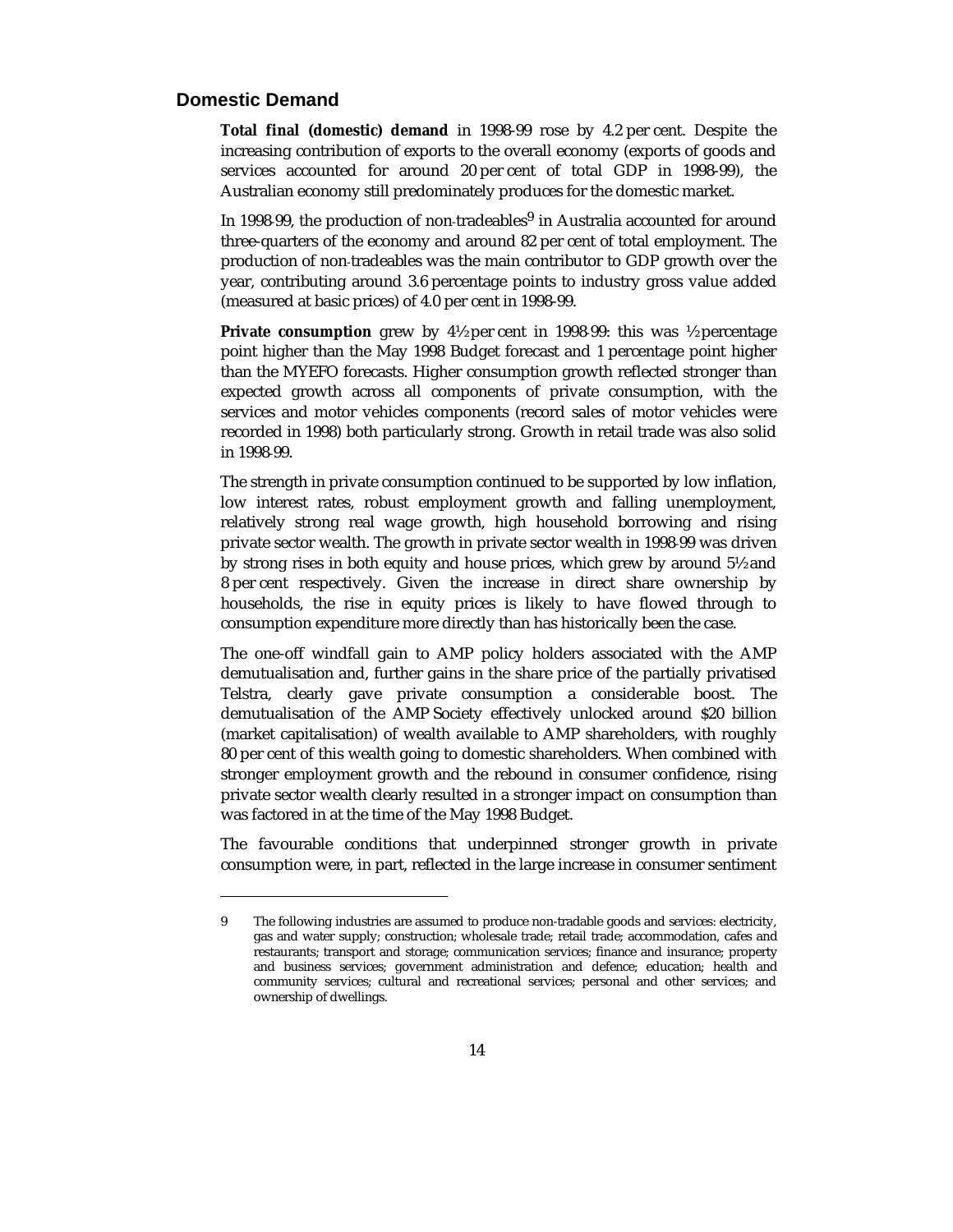over 1998-99, with the Westpac-Melbourne Institute consumer sentiment survey rising by 18 per cent in through-the-year terms. This came after the weakening in sentiment over the middle and latter parts of 1997-98, which coincided with the downturn in troubled Asian economies.

**Dwelling investment** grew by 7.4 per cent in 1998-99 to reach its highest level on record. The May 1998 Budget forecast dwelling investment to grow by 10 per cent in 1998-99, which was revised down to 4 per cent in the MYEFO. This downward revision reflected weaker partial indicators of dwelling investment in the September quarter 1998 and pessimism surrounding the Asian financial crisis. A rapid recovery in consumer and business confidence coupled with low interest rates, contributed to dwelling investment being stronger than forecast in the MYEFO, despite declining housing affordability over 1998-99 (albeit from high levels) as a result of rising house prices.

Following six years of strong expansion, underlying **business investment** grew by 2.6 per cent in 1998-99. This moderation was broadly in line with the MYEFO forecast of 1 per cent growth but below the 8 per cent rise forecast at budget time**.** The slowdown in investment growth in 1998-99 was attributable to a 3.6 per cent fall in spending on new plant and equipment — the first fall in seven years. This partly resulted from a large decline in plant and equipment expenditure by the mining industry, reflecting the effects of low world commodity prices experienced since the onset of the Asian financial crisis and six years of high expenditure on plant and equipment. Offsetting this decrease was continued growth in new buildings and structures investment, which rose by 7.8 per cent. Some of the growth in new buildings and structures in 1998-99 was associated with the City Link road construction in Victoria and hotel, office and stadium construction for the Sydney Olympics.

There was a substantial recovery in business confidence over 1998-99 to near pre-Asian crisis levels as reflected in Chart 6. Moreover, in 1998-99 corporate profits (non-financial corporations) remained strong, rising by 6.0 per cent from 1997-98.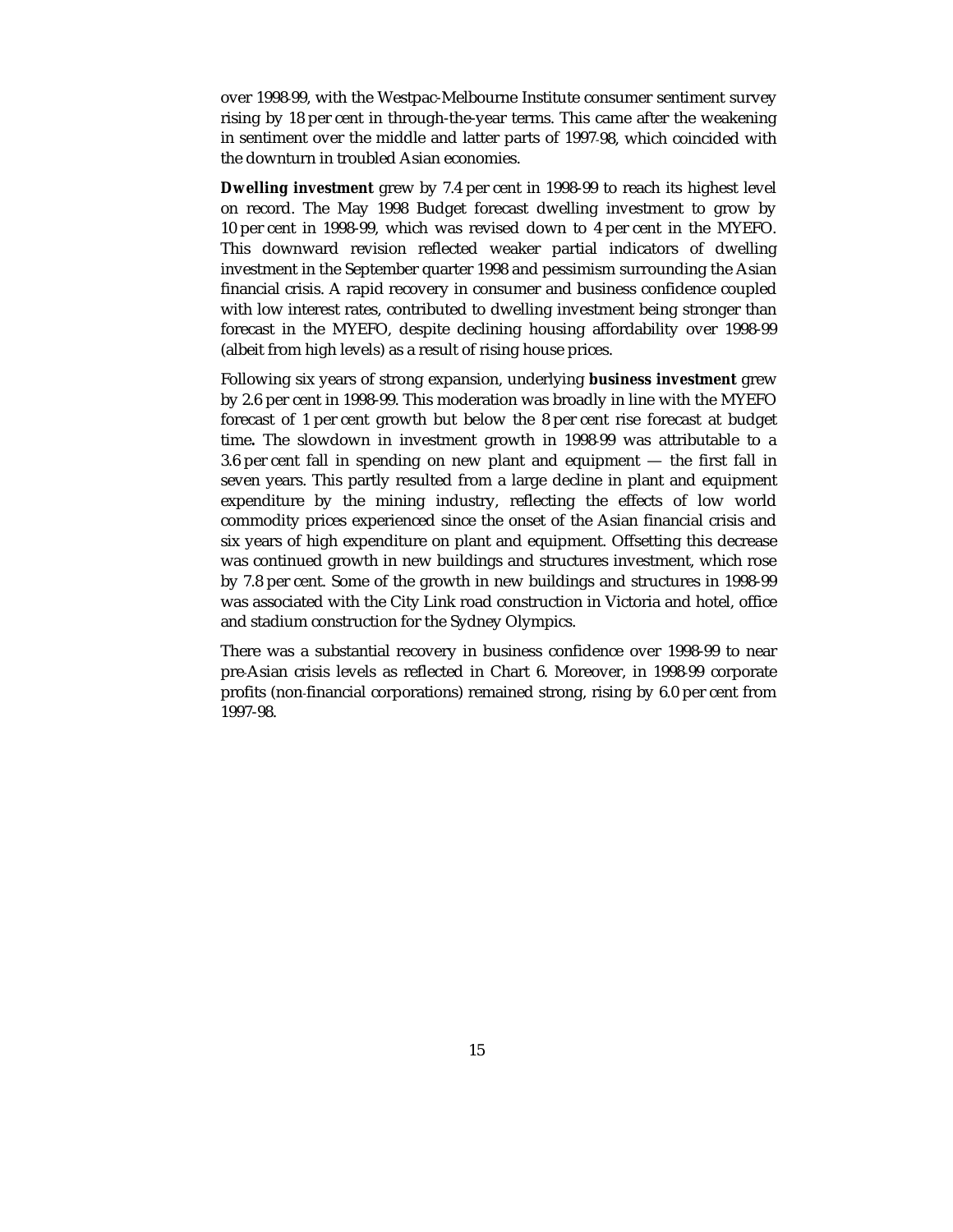



After abstracting from the sale of second-hand assets to the private sector,<sup>10</sup> **public final demand** grew by 3½ per cent in 1998-99, compared with a Budget forecast of 1 per cent and  $4\frac{1}{4}$  per cent forecast in the MYEFO.<sup>11</sup> This growth was driven by strong underlying investment at both the Commonwealth and State/local levels, together with solid growth in Commonwealth consumption expenditure.

**Stocks** contributed 0.7 percentage points to GDP growth in 1998-99, significantly higher than the Budget and the MYEFO forecasts. The steep decline in the non farm stocks-to-sales ratio experienced from late 1996 through 1997 was most likely attributable to very strong sales growth over this period, pushing non-farm stocks below desired levels. This decline in the stocks-to-sales ratio was partly reversed during 1998-99 as the ratio increased significantly. However, the sharp increase in the stocks-to-sales ratio in the June quarter 1999 probably reflected some unanticipated stock building due to weaker sales, especially in the manufacturing sector.

-

<sup>10</sup> Most notably the Commonwealth's sale of the National Transmission Network in 1998-99 and the WA Government's sale of the Dampier to Bunbury pipeline in 1997-98.

<sup>11</sup> In part, the stronger public final demand outcome in 1998-99 relative to the Budget forecast reflected classification changes undertaken by the ABS.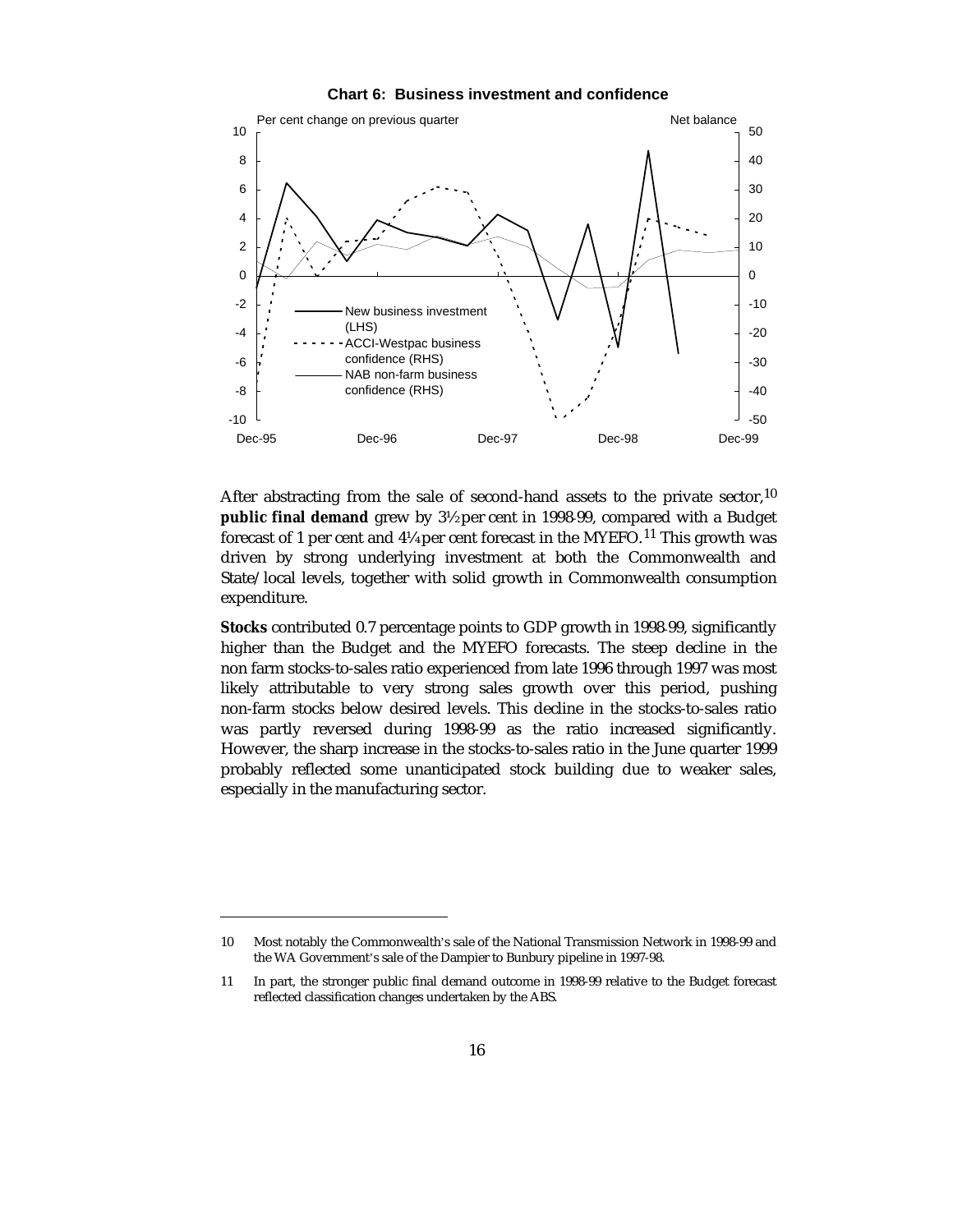## **External Demand**

**Net exports** detracted 0.7 percentage points from economic growth in 1998-99, slightly more than the MYEFO forecast, but less than the Budget forecast. Import volumes grew by 5 per cent in 1998-99, which was less than the Budget forecast of 9 per cent but higher than the revised MYEFO forecast of 3 per cent. The slower growth in import volumes reflected the increased competitiveness of domestic import-competing industries following the decline in the exchange rate in 1998-99. Export volumes grew by 1.7 per cent, slightly below the Budget forecast of 2½ per cent and around the MYEFO forecast of 1½ per cent. Behind this moderate growth in export volumes was the economic recession in Australia's major trading partners in East Asia.

The **current account deficit** was \$32.4 billion or 5.5 per cent of GDP in 1998-99, slightly above the May 1998 Budget forecast but broadly consistent with the MYEFO forecast. As expected, the higher CAD in 1998-99 reflected a deterioration in the balance of trade. This reflected the lower detraction from economic growth in net exports being offset by a greater than expected deterioration in the terms of trade.

The terms of trade fell by 5.1 per cent in 1998-99, primarily reflecting an average 4.8 per cent fall in the Australian dollar prices of Australian commodity exports. In contrast, the price of elaborately transformed manufactures (ETMs) experienced only a slight decrease (0.8 per cent) and import prices grew slightly. Chart 7 compares the percentage changes of the Australian dollar prices of export categories in 1997-98 and 1998-99.



**Chart 7: Percentage changes of the Australian dollar prices of export categories**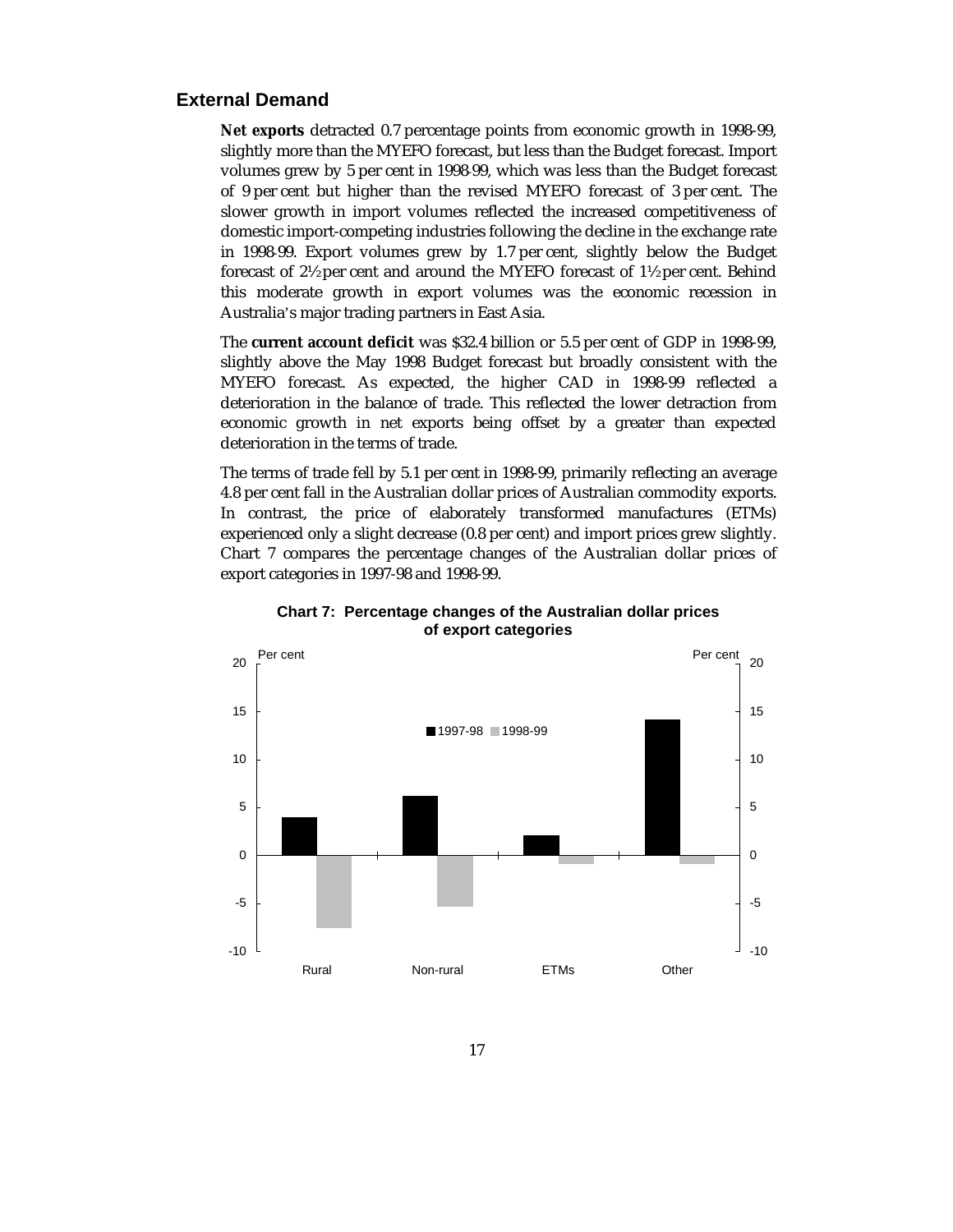The decline in commodity prices in Australian dollar terms in 1998-99 represented a lagged response to the Asian financial and economic crisis. The major driving forces behind the declining prices of commodities included the outcome of annual trade negotiations of bulk commodities with major Asian trading partners, and the continued deterioration in the gold price through the year.

The economic recession in Japan and other Asian economies continued to depress the prices of commodities in the world market, particularly base metals and bulk commodities like iron ore, coking coal and steaming coal. The gold price remained depressed in 1998-99, falling further due to continued negative sentiment arising from uncertainty surrounding central bank sales and gold lending, and continued short selling by arbitrageurs.

The depreciation of the Australian dollar was not sufficient to prevent Australian dollar prices of Australian commodity producers from falling in 1998-99, given the extent of the decrease in the US dollar commodity prices. This was in contrast to the previous fiscal year when the prices of commodities declined in US dollar terms, but rose in Australian dollar terms.

Chart 8 compares the percentage changes of the prices of export categories in 1998-99 both in US dollar and Australian dollar terms.



**Chart 8: Percentage changes of the prices of export categories in US dollars and Australian dollars, 1998-99**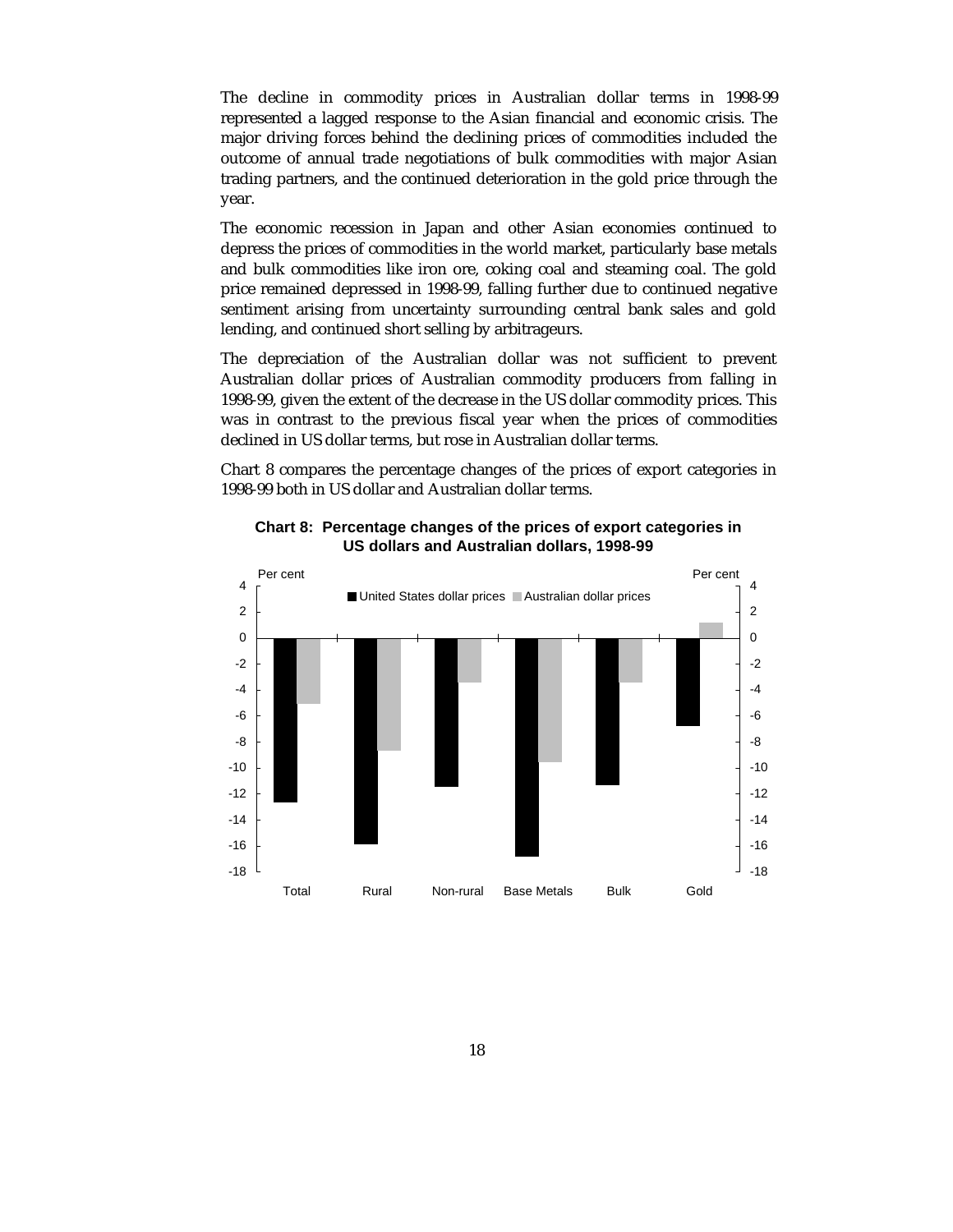## **Prices, Wages and Employment**

**Inflation**, as measured by movements in the Consumer Price Index (CPI) remained subdued in 1998-99, rising by 1.2 per cent in year-average terms (and 1.1 per cent in the year to the June quarter 1999). This outcome was lower than both the MYEFO and the 1998-99 Budget forecasts, and largely reflected robust productivity growth, moderate wages growth and continuing competitive pressures (both domestically and abroad). Heightened competitive pressures limited the pass-through to retail prices of higher import prices following from the depreciation of the exchange rate. Declining motor vehicle prices also served to moderate overall inflation, with the prices of motor vehicles falling for the fifth consecutive quarter to the June quarter 1999. This resulted in the lowest motor vehicle prices since 1992.

The introduction of the 30 per cent health insurance rebate on 1 January 1999 also contributed to the low inflation outcome as it reduced inflation by around ¼ of a percentage point in 1998-99.

**Wages growth** remained moderate in 1998-99, underpinned by low inflation. Average earnings on a national accounts basis (AENA) grew by 3.9 per cent, consistent with the 1998-99 MYEFO forecast. Abstracting from the increase in the superannuation guarantee charge on 1 July 1998, AENA grew by 3.5 per cent, slightly lower than the 1997-98 outcome of 3.7 per cent. Other measures of wages growth also confirmed a moderation — AWOTE growth declined from 4.1 per cent in 1997-98 to 3.7 per cent in 1998-99, while the average annual wage increase for current enterprise agreements was 3.8 per cent in the June quarter 1999, compared to 4.1 per cent a year earlier. The spread of enterprise bargaining over recent years has ensured that sectoral wage pressures, such as in construction, IT and some skilled trades, were not transmitted more widely.

Moderate nominal wage increases, together with low inflation, resulted in relatively strong real wage growth in 1998-99. Nevertheless, robust productivity growth led to real unit labour costs being broadly unchanged over 1998-99.

Continued strong growth in domestic demand underpinned solid **employment** growth in 1998-99. Employment grew by 2.2 per cent in 1998-99, which was higher than both the May 1998 Budget forecast of 1¾ per cent and the MYEFO forecast of 2 per cent. The **participation rate** averaged 63.2 per cent over 1998-99; this was in line with the Budget forecast, but slightly below the MYEFO forecast of 63½ per cent. It is possible that low mortgage interest rates and rising household wealth dampened labour force participation in 1998-99. As Chart 9 illustrates, the trend participation rate of prime working-age females was essentially flat over 1998-99, despite the strong employment growth experienced by this cohort. In addition, the participation rate of prime working-age males continued its long-term decline.